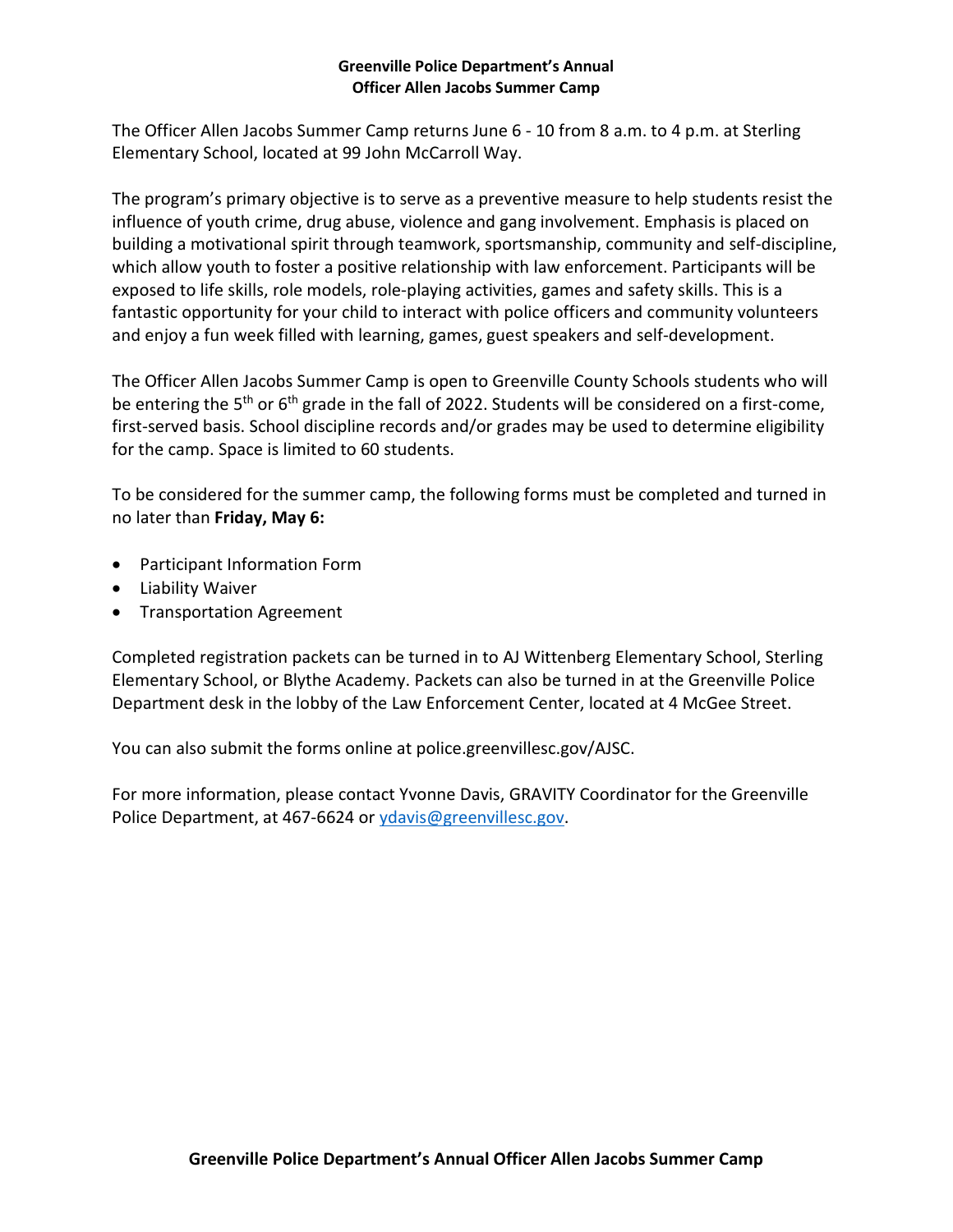# **Before Camp Begins**

Please do not attend camp if you are:

- A camp participant or volunteer who has symptoms of COVID-19 (as defined by the CDC)
- A camp participant or volunteer who has been in close contact (as defined by the CDC) with someone who has tested positive for COVID-19
- A camp participant or volunteer who has tested positive for COVID-19

*\*Please notify Lt. James Leewood at 864-484-7856 for guidance on camp attendance.*

## **During Camp**

- Any camp participant who begins to develop symptoms of COVID-19 while at camp will be isolated and evaluated by on-site medical staff, and the parent or guardian will be contacted as soon as possible.
- Any volunteer who begins to develop symptoms of COVID-19 while at camp will be isolated and evaluated by on-site medical staff and may be asked to return home.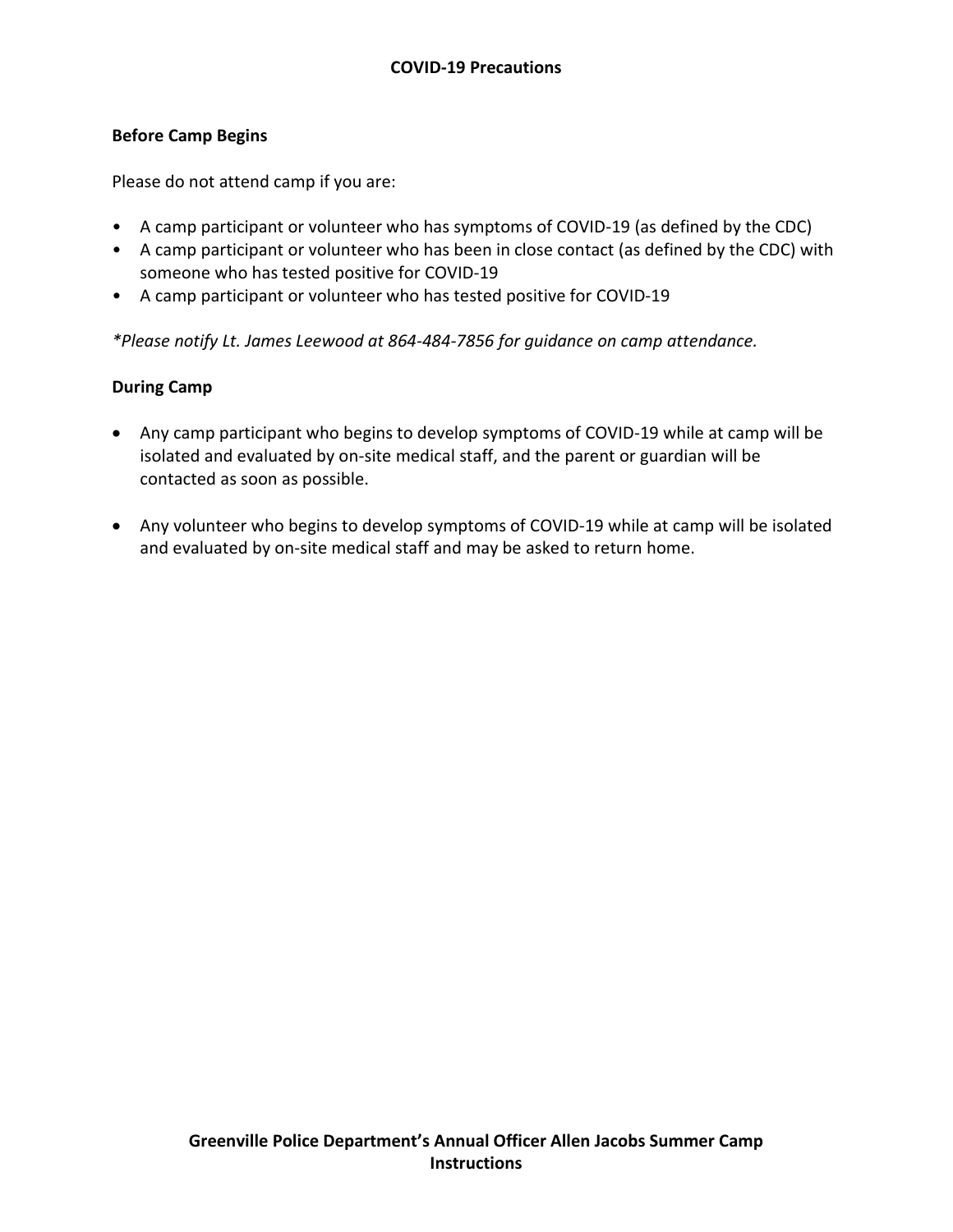The following instructions have been provided to assist you in completing all of the forms required to register your child for camp.

# **Required Forms**

1. *Participant Information Form*

Must be completely filled out and signed by both the parent/legal guardian and the child. Please remember to include your child's T-shirt size in the appropriate space on the form.

2. *Liability Waiver* 

Must be completely filled out and signed by the parent/legal guardian.

3. *Transportation Agreement*

Must be completely filled out and signed by the parent/legal guardian. Please remember to include your name in the list of individuals who are authorized to pick up your child.

Once completed, please turn in all three forms to A.J. Whittenberg, Blythe Academy, or Sterling Elementary School, or drop them off at the Greenville Police Department desk in the lobby of the Law Enforcement Center, located at 4 McGee Street, by Friday, May 6.

You can also submit the forms online at police.greenvillesc.gov/AJSC.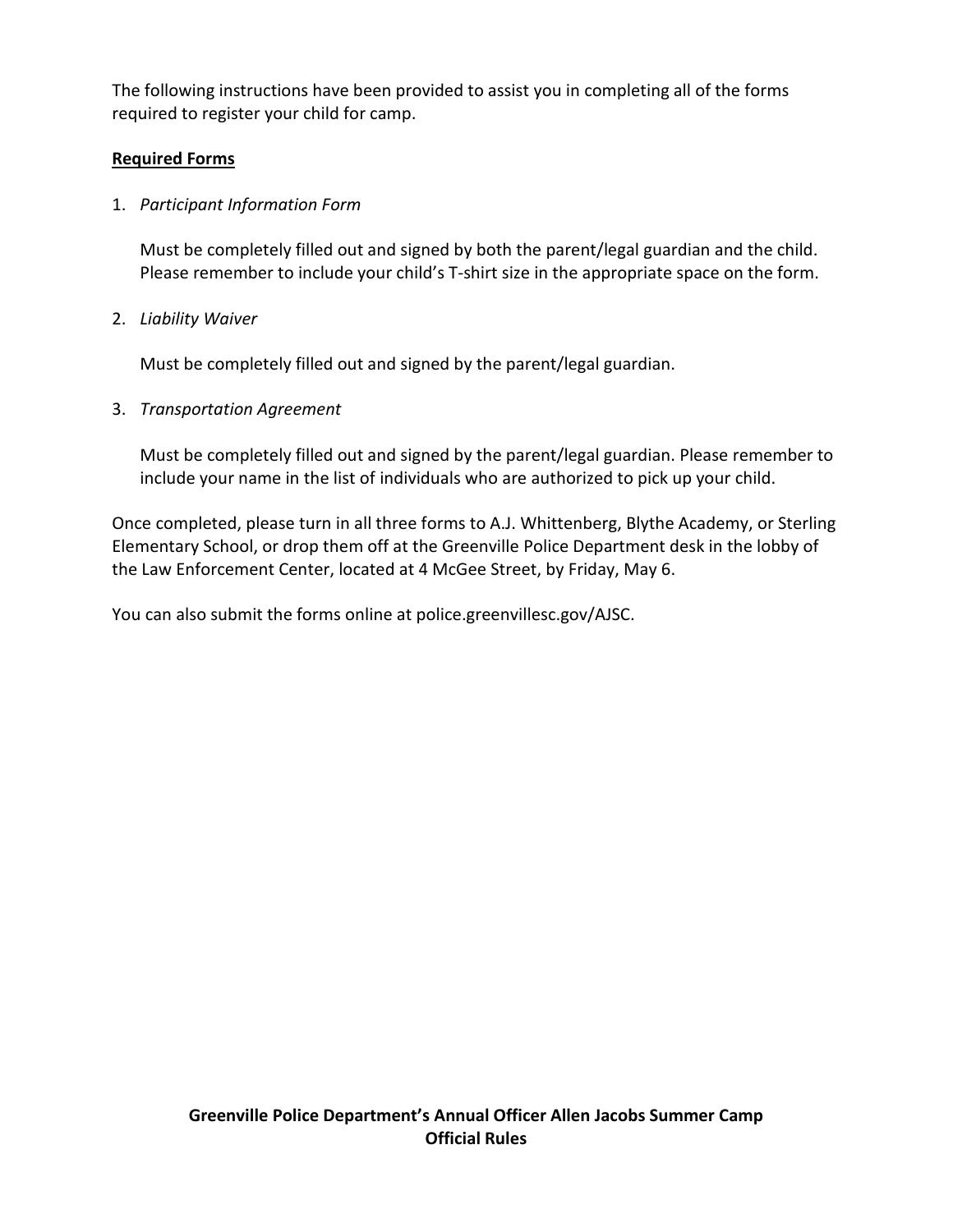The following rules have been established to help all students enjoy the summer camp. Your cooperation in following these rules is important in order to prevent a student from having a negative experience. Please note that failure to comply with these rules could result in disqualification from the remaining portion of the summer camp.

# **On-Site**

- 1. Anyone who wants to participate in the summer camp must be registered by their parent or legal guardian and have a signed waiver form on file with the staff before acceptance into the camp.
- 2. Every staff member, student, volunteer, and team leader and all who assist in the summer camp must be respectful, positive, and encouraging in all forms of speech and behavior to everyone present. The use of profanity will not be allowed.
- 3. When students are assigned to a team, they are expected to stay with their team at all times.
- 4. Everyone participating in the summer camp must wear their summer camp T-shirt. T-shirt colors indicate the team to which the participant is assigned and will not be traded with other participants.
- 5. When using the recreational equipment, care will be taken not to damage or destroy it. Any and all damage must be reported immediately to the staff.
- 6. Any injury to a summer camp participant, staff member, or volunteer must be reported immediately.
- 7. No fighting, whether physical or verbal, will be tolerated during the summer camp.
- 8. All participants are responsible for maintaining any items they bring to the camp with them. The Greenville Police Department does not assume any liability for lost items.
- 9. All students participating in the summer camp must follow directions from all staff members, volunteers, and team leaders and all who assist in the summer camp.
- 10. Everyone participating in the summer camp must be at the designated bus stop on time or must be dropped off and picked up on time by a parent/guardian/designee and follow the camp schedule as outlined.
- 11. Phones/tablets/music devices are not permitted to be out or in use during camp activities. If your child is caught using their phone during camp, it will be taken for safekeeping and returned at the end of the day before your child leaves camp.

### **Transportation**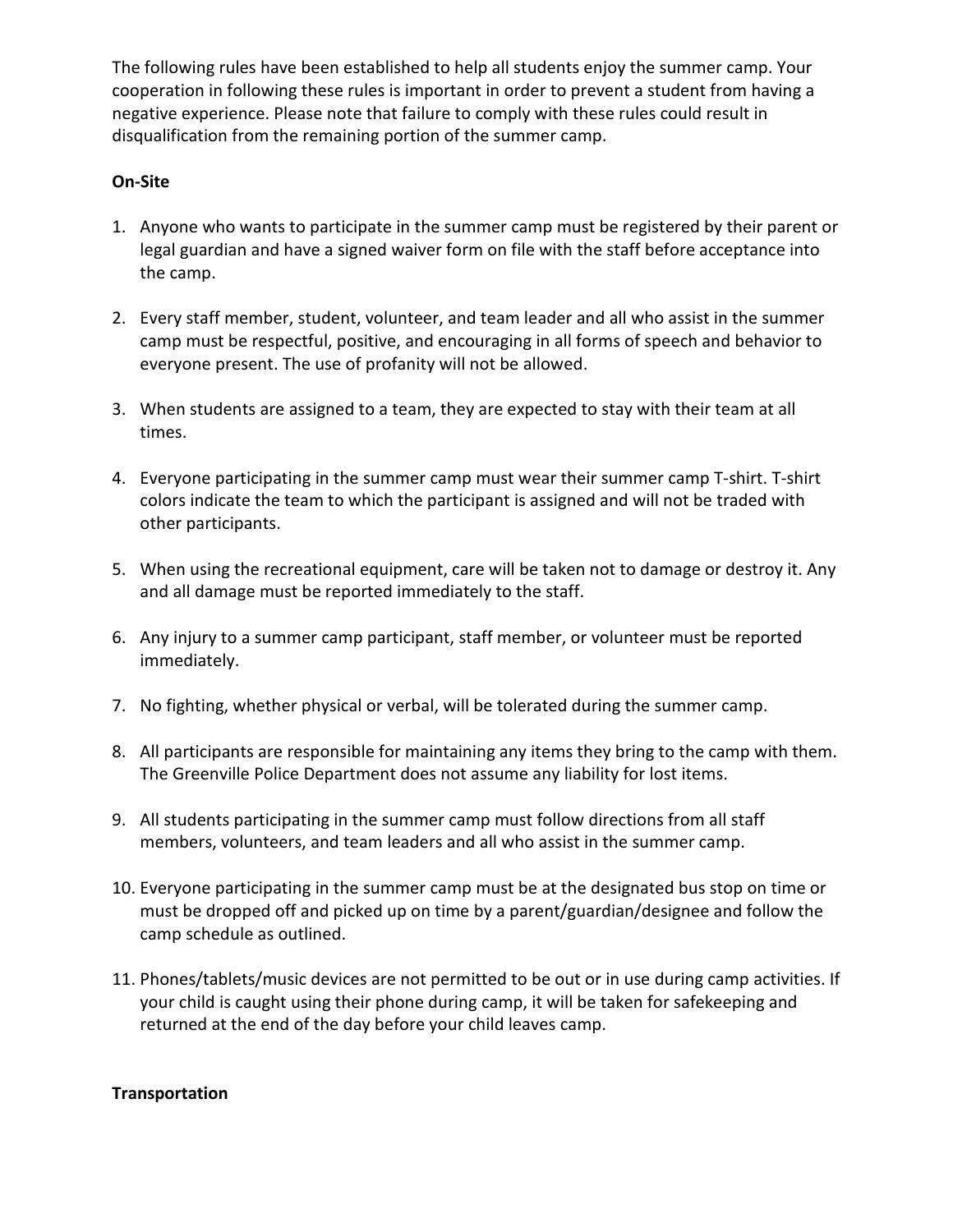- 12. When a participant is riding in a Greenville County Schools bus or other vehicle provided by the summer camp, he or she must follow the directions from the staff and use all safety devices, such as seat belts.
- 13. Respect must be shown to all passengers. Camp participants are prohibited from damaging or defacing any portion of a vehicle.

# **Outings and Field Trips**

14. All students in the summer camp are to stay together as a group at all times during all field trips, outings, and games.

### **Discipline**

- 15. It is the discretion of the summer camp staff to determine the severity of an infraction and to assign a level of discipline.
- 16. First minor discipline infraction will result in a verbal warning.
- 17. Second minor discipline infraction will result in a time-out with a staff member.
- 18. Third minor discipline infraction will result in a time-out with a staff member and a community service activity to be completed during the time-out (e.g., picking up trash, cleaning indoor areas, etc.).
- 19. Continued minor discipline infractions will be handled at the discretion of the staff members and may be grounds for dismissal from the remainder of the summer camp.
- 20. Major discipline infractions will be handled as outlined in #18 and may be grounds for dismissal from the remainder of the summer camp.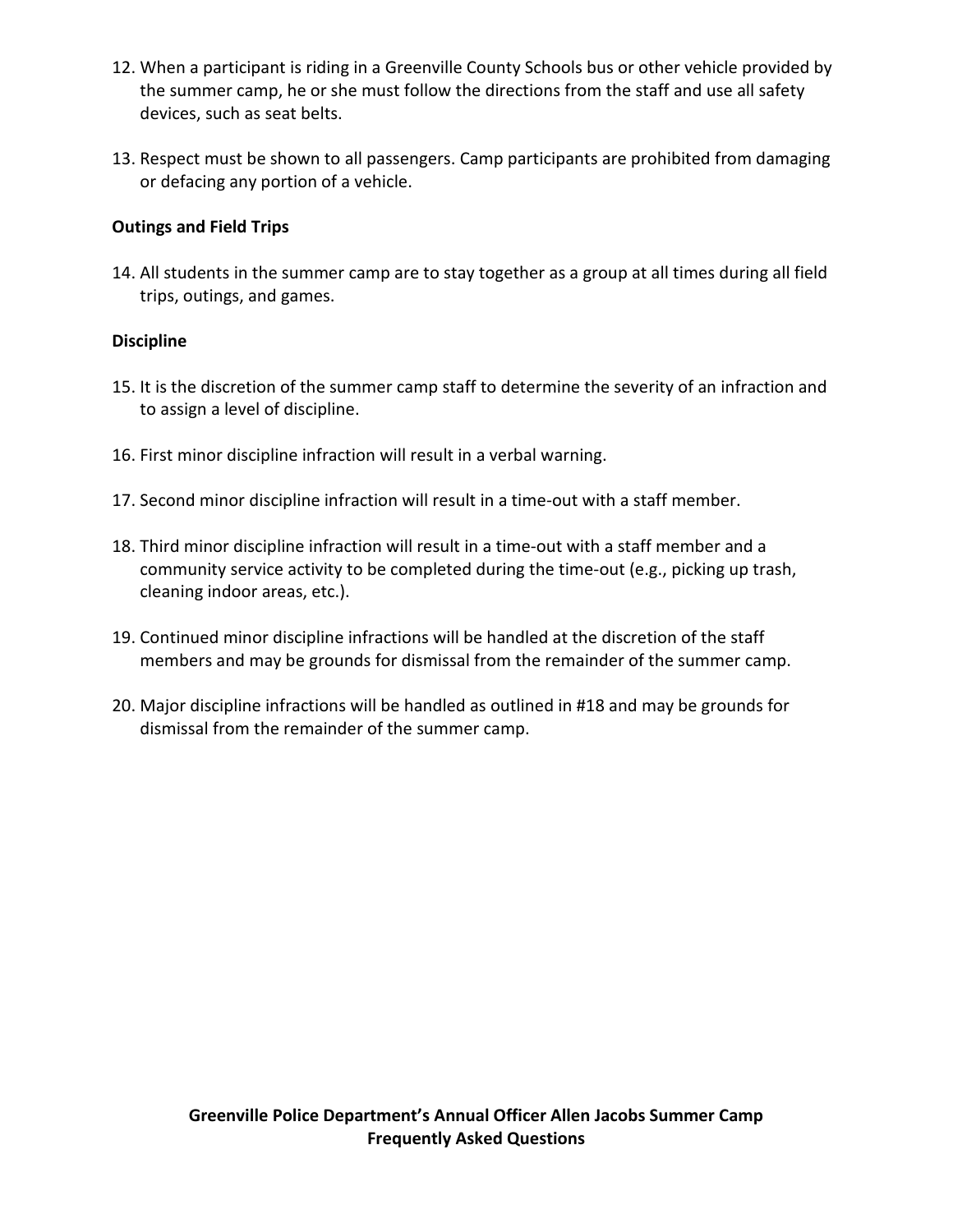### **Q: Who can attend the camp?**

A: The camp is open to Greenville County Schools students who will be in 5th or 6th grade in the fall of 2022. Students will be considered on a first-come, first-serve basis. School discipline records and/or grades may be used to determine eligibility.

## **Q: What is the deadline to apply?**

A: Applications must be received by Friday, May 6. *Space is limited to 60 students*.

## **Q: Where do you submit the completed forms?**

A: If your child attends Blythe Academy, AJ Whittenberg or Sterling Elementary, their completed forms may be turned in to their respective school. For all other students, completed forms can be turned in to the Greenville Police Department desk in the lobby of the Law Enforcement Center, located at 4 McGee Street. Students whose forms are incomplete will not be considered.

## **Q: How much does the camp cost?**

A: There is no cost to attend the camp thanks to our many sponsors and volunteers.

## **Q: Is transportation provided to and from the camp?**

A: Greenville County Schools provides transportation for camp participants. If your child needs transportation, please fill out the Transportation Agreement. Bus routes will be determined after the application deadline.

### **Q: Are meals provided for camp participants?**

A: A healthy, nutritionally balanced breakfast and lunch will be provided each day by Greenville County Schools.

# **Q: How will I know if my child is accepted into the camp?**

A: If your child is accepted, you will be notified by phone and by email or letter.

### **Q: Who do I contact if I have more questions?**

A: Please direct all questions to Yvonne Davis, GRAVITY Coordinator for the Greenville Police Department, at ydavis@greenvillesc.gov or (864) 467-6624.

# **Greenville Police Department's Annual Officer Allen Jacobs Summer Camp Participant Information Form**

#### **Student Information**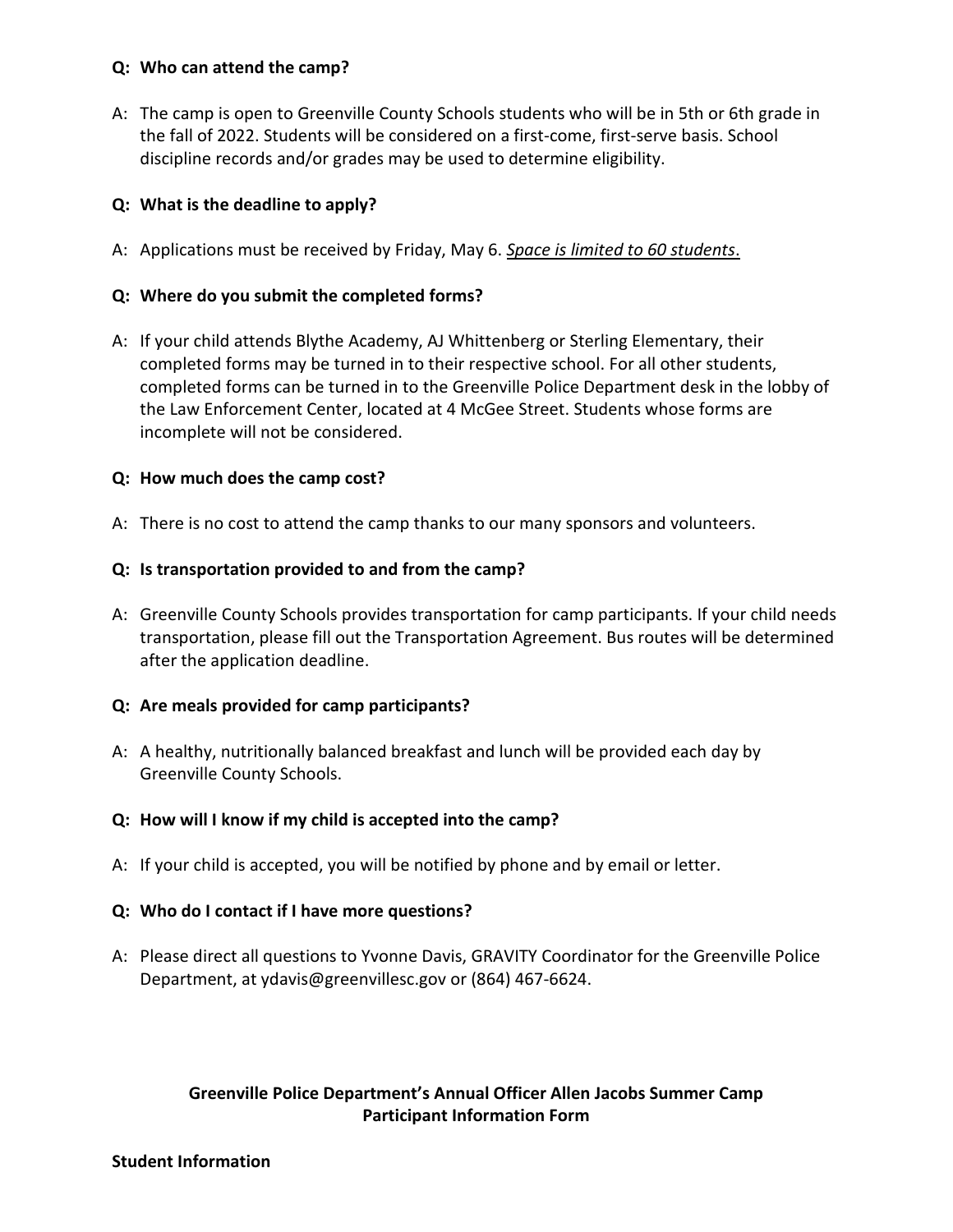|                            | Student's Name: __________________    |                                              |                                                                                                                                                                                                                                          | ____________Gender: ________________ |
|----------------------------|---------------------------------------|----------------------------------------------|------------------------------------------------------------------------------------------------------------------------------------------------------------------------------------------------------------------------------------------|--------------------------------------|
|                            |                                       | (First) (Middle)                             | (Last)                                                                                                                                                                                                                                   |                                      |
|                            |                                       |                                              |                                                                                                                                                                                                                                          |                                      |
|                            |                                       |                                              |                                                                                                                                                                                                                                          |                                      |
|                            |                                       |                                              |                                                                                                                                                                                                                                          |                                      |
|                            |                                       |                                              | Parent/Guardian Name: with a state of the control of the control of the control of the control of the control of the control of the control of the control of the control of the control of the control of the control of the            |                                      |
|                            |                                       |                                              |                                                                                                                                                                                                                                          |                                      |
|                            |                                       |                                              |                                                                                                                                                                                                                                          |                                      |
|                            |                                       |                                              | Is the student currently living with the parent/guardian listed above? Yes _____ No ____                                                                                                                                                 |                                      |
|                            |                                       |                                              |                                                                                                                                                                                                                                          |                                      |
|                            |                                       |                                              |                                                                                                                                                                                                                                          |                                      |
|                            |                                       |                                              | *Only students entering 5th or 6th grade in Fall 2022 are eligible to attend the camp.                                                                                                                                                   |                                      |
| <b>Medical Information</b> |                                       |                                              |                                                                                                                                                                                                                                          |                                      |
|                            |                                       |                                              |                                                                                                                                                                                                                                          |                                      |
|                            |                                       |                                              |                                                                                                                                                                                                                                          |                                      |
|                            |                                       | Does your child have any medical conditions? | $Yes \_ No \_$                                                                                                                                                                                                                           |                                      |
|                            |                                       |                                              |                                                                                                                                                                                                                                          |                                      |
|                            | Does your child take any medications? |                                              |                                                                                                                                                                                                                                          |                                      |
|                            |                                       |                                              |                                                                                                                                                                                                                                          |                                      |
|                            |                                       |                                              |                                                                                                                                                                                                                                          |                                      |
|                            |                                       |                                              | 2022 summer camp staff and/or volunteers may not be medically qualified to                                                                                                                                                               |                                      |
| <b>Initial here</b>        |                                       |                                              | administer medication. All necessary medications should be taken at home prior<br>to or after the summer camp. Employees of the Greenville Police Department<br>cannot accept responsibility for administering or dispensing medication. |                                      |

# **In Case of Emergency**

Who we should contact in case of emergency when parent/guardian cannot be reached:

Name: \_\_\_\_\_\_\_\_\_\_\_\_\_\_\_\_\_\_\_\_\_\_\_\_\_\_\_\_\_\_\_\_\_\_\_\_\_\_\_\_\_\_\_\_\_\_\_\_\_\_\_\_\_\_\_\_\_\_\_\_\_\_\_\_\_\_\_\_\_\_\_\_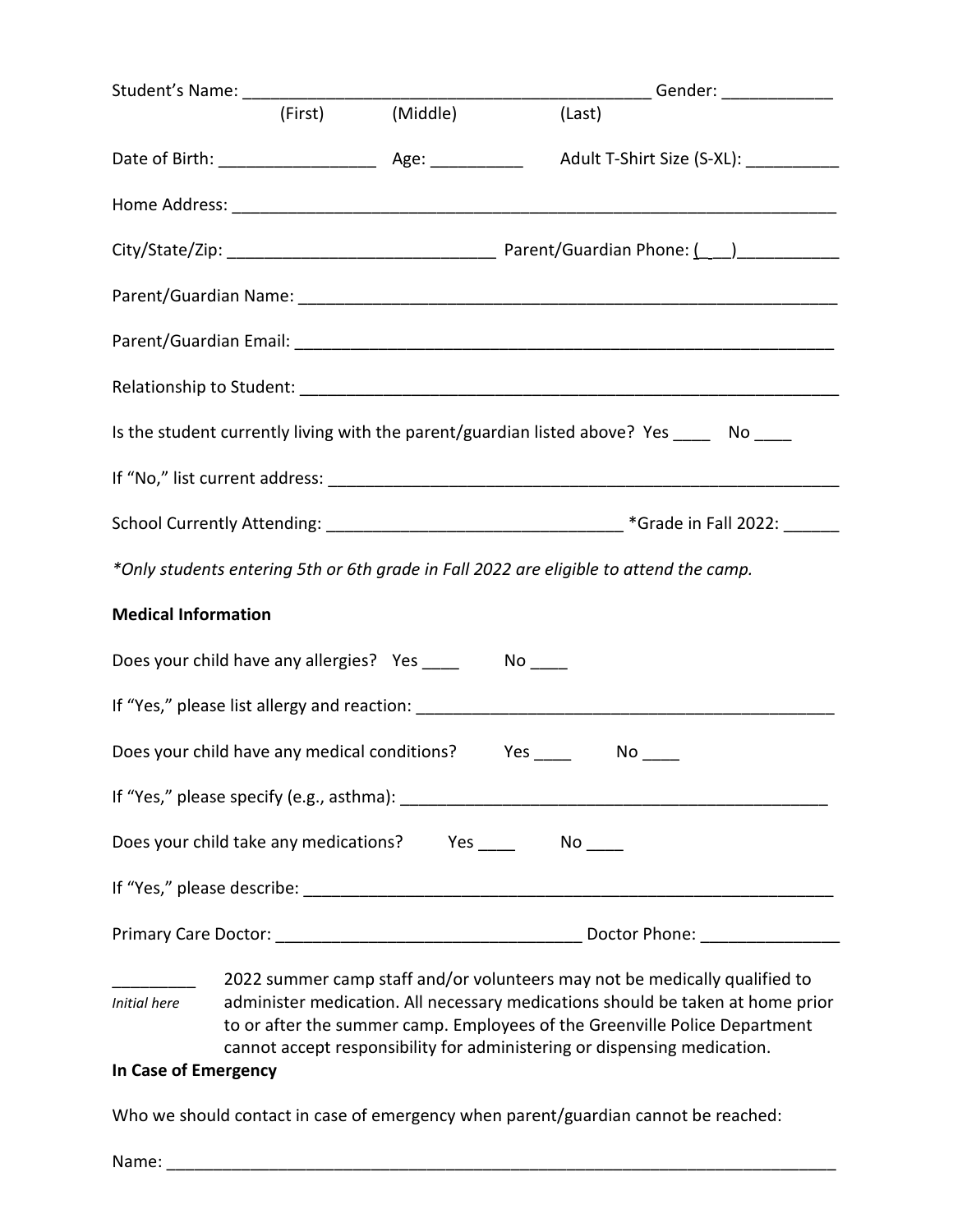| Address:                 |             |
|--------------------------|-------------|
| Relationship to Student: | Work Phone: |
| Home Phone:              | Cell Phone: |

#### **Phone/Technology Policy**

| Initial here | I understand that my child will not be allowed to bring his/her phone, tablet,<br>music device, or other communication/electronic device to the summer camp. If<br>my child does bring any communication and/or electronic device, it will be<br>collected by their team leader, secured for the remainder of the day, and<br>returned to my child at the end of the camp day. Any camper caught using a<br>communication/electronic device faces expulsion from the remainder of the |  |  |  |
|--------------|---------------------------------------------------------------------------------------------------------------------------------------------------------------------------------------------------------------------------------------------------------------------------------------------------------------------------------------------------------------------------------------------------------------------------------------------------------------------------------------|--|--|--|
| Initial here | camp.<br>I understand that if my child needs to contact me, he/she can ask to use a camp<br>counselor phone. I understand that if I need to contact my child, I can reach<br>him/her through the GPD camp counselors at (864) 313-4819 or (864) 982-9017.                                                                                                                                                                                                                             |  |  |  |

I, \_\_\_\_\_\_\_\_\_\_\_\_\_\_\_\_\_\_\_\_\_\_\_\_\_\_, agree to follow all rules concerning behavior, conduct, and dress. If I violate these rules, I understand I may be excluded from participating in any future summer camp activities.

\_\_\_\_\_\_\_\_\_\_\_\_\_\_\_\_\_\_\_\_\_\_\_\_\_\_\_\_\_\_\_\_\_\_\_\_\_\_\_\_\_\_\_\_\_\_\_\_\_\_\_\_\_\_\_\_ \_\_\_\_\_\_\_\_\_\_\_\_\_\_\_\_\_\_

Student Signature Date Date Communications and Date Date

I, \_\_\_\_\_\_\_\_\_\_\_\_\_\_\_\_\_\_\_\_\_\_\_\_\_\_\_, have read and understand the information and instructions and official rules and agree that my child and/or I will follow all rules concerning the summer camp. If my child and/or I violate these rules, I understand my child may be excluded from participating in any future summer camp activities. I further certify that all of the information I have provide is correct and accurate.

| Parent/Legal Guardian Signature | Date |
|---------------------------------|------|
|---------------------------------|------|

**Greenville Police Department's Annual Officer Allen Jacobs Summer Camp Liability Waiver**

\_\_\_\_\_\_\_\_\_\_\_\_\_\_\_\_\_\_\_\_\_\_\_\_\_\_\_\_\_\_\_\_\_\_\_\_\_\_\_\_\_\_\_\_\_\_\_\_\_\_\_\_\_\_\_\_\_ \_\_\_\_\_\_\_\_\_\_\_\_\_\_\_\_\_\_

| Participant's Name:         |  |  |        | Date of Birth: |  |
|-----------------------------|--|--|--------|----------------|--|
| Gender:                     |  |  | Grade: | School:        |  |
| Parent/Legal Guardian Name: |  |  |        |                |  |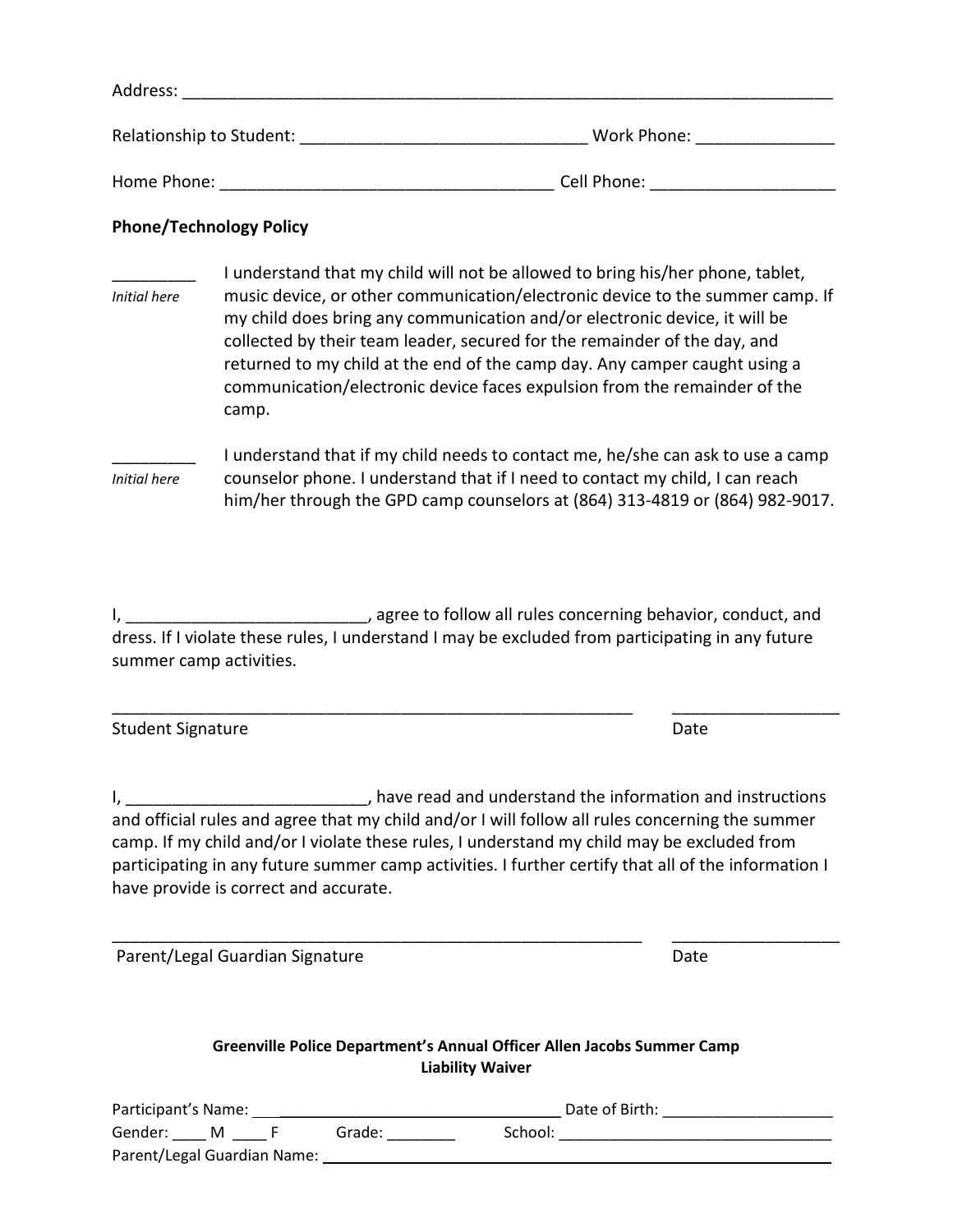| Phone Number:           | Email: |  |
|-------------------------|--------|--|
| Address:                |        |  |
| Any medical conditions: |        |  |

Please be informed that a recreation program by nature is not without risk. The same elements that contribute to the unique character of a recreation program, such as exposing oneself to the natural elements, can result in accidental injury to participants, illness, or in extreme cases, permanent trauma or death. We don't want to frighten or reduce your enthusiasm for the experience, but we do want you to know in advance what to expect, and to be informed of the various possibilities. We ask that you read this thoroughly and sign it. If you have questions regarding anything, please do not hesitate to ask us about it.

#### **ACKNOWLEDGMENT OF RISK**

I hereby certify that I and/or my child are in good physical condition, and fully capable of participating in this program. Therefore, I herein acknowledge that I have read the above statement on the risks involved in this activity, and willingly assume full responsibility for myself and/or my child for expenses, loss of personal property, bodily injury and/or death arising out of, or in any way connected with, the program.

#### **WAIVER AND RELEASE**

I hereby agree to indemnify and hold harmless the City of Greenville, its employees, officers, agents, and/or contractors for and against any and all damages, losses, suits liability, and/or causes of action resulting from property damage, and/or from personal injury, including death, of myself and/or my child arising out of or in any way connected with our participation in this program, except to the extent that such damage or injury is caused by the gross negligence or willful misconduct of the City of Greenville, and covenant not to sue or take action against the City of Greenville, its employees, officers, agents, and/or contractors except as set out herein.

**AUTHORIZATION FOR TREATMENT OR EMERGENCY CARE**: I hereby give permission to the medical personnel selected by the City of Greenville/Greenville Police Department to order X-rays, routine tests, treatment, and necessary transportation for me and/or my child to a medical facility. In the event I, and/or the emergency contact designated above, cannot be reached in an emergency, I hereby give permission to the physician selected by City personnel, and/or by the medical facility, to secure and administer treatment, including hospitalization, for myself and/or my child named above. The completed forms will be photocopied.

It is understood and agreed that the Greenville Police Department reserves the right to refuse participation in this recreation program to anyone it determines unsuitable.

I hereby permit the City of Greenville to use photographs and various other media of myself and/or my child for the purpose of publicity for City programming. \_\_\_\_\_\_\_ YES \_\_\_\_\_\_\_\_ NO

In consideration of the right for my child, and/or myself as a volunteer, to be allowed to participate in this program, and for my child and/or myself who will be participating in the program, I hereby agree to be bound by all of the foregoing.

Parent/Guardian's Signature: \_\_\_\_\_\_\_\_\_\_\_\_\_\_\_\_\_\_\_\_\_\_\_\_\_\_\_\_\_\_\_\_\_\_\_\_\_\_\_\_\_\_\_\_\_\_ Date: \_\_\_\_\_\_\_\_

**Greenville Police Department's Annual Officer Allen Jacobs Summer Camp Transportation Agreement**

**Bus Transportation**